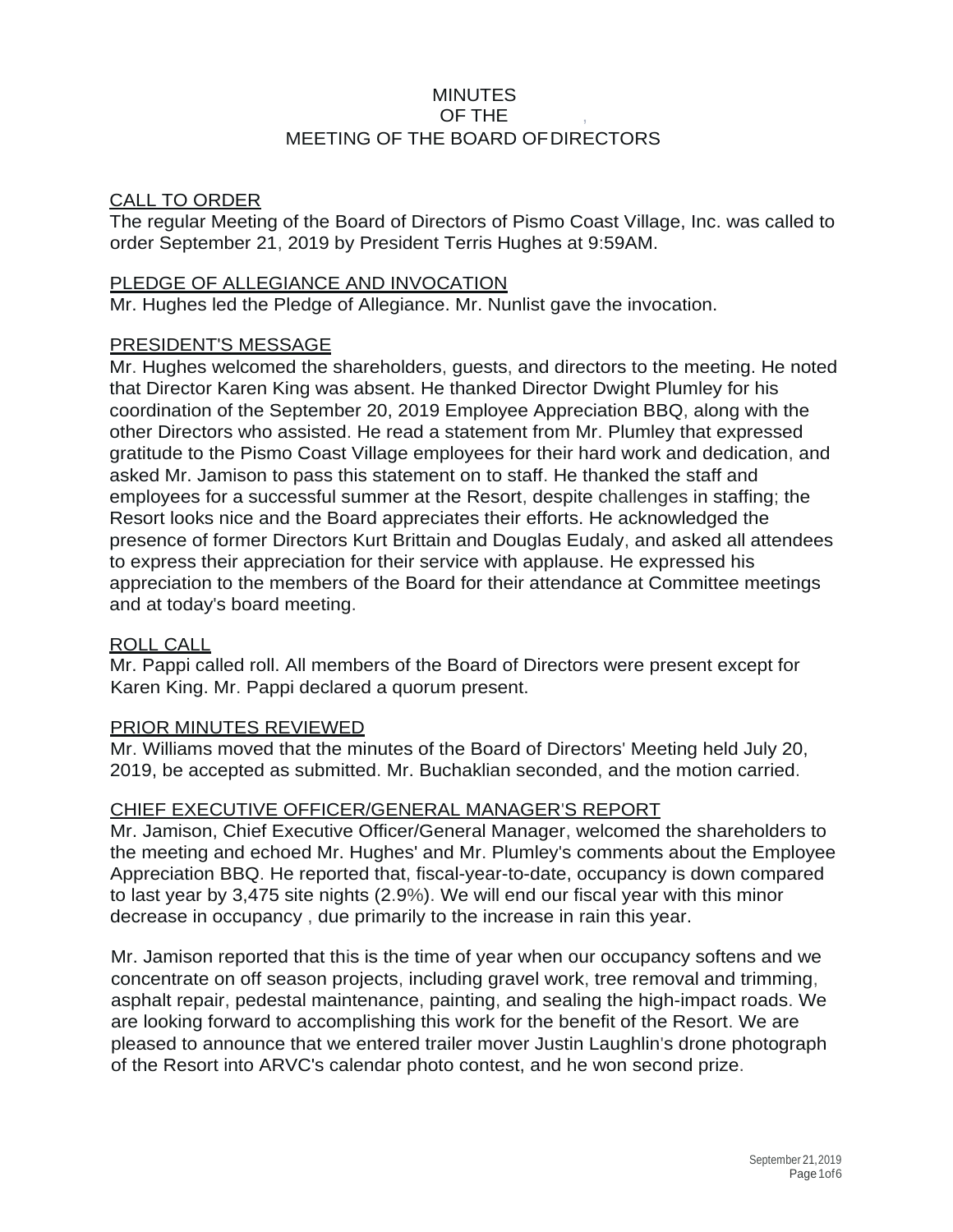Mr. Jamison reported that we have been operating short-staffed in our Housekeeping, General Store, and Trailer Movers departments, and he thanked the staff for their hard work and cooperation. Mr. Jamison also expressed his appreciation to shareholders and guests for their understanding and patience during this challenge.

## EXECUTIVE AND PERSONNEL & COMPENSATION/BENEFITS COMMITTEES REPORT

Mr. Nelson, Chair of the Personnel and Compensation/Benefits Committee, reported that the joint meeting took place yesterday. Except for Mr. Hughes, all Committee members were present. Mr. Hughes, Chair of the Executive Committee, thanked Mr. Nelson for chairing in his absence. Mr. Jamison also attended and gave an update on the Resort and the ongoing projects. The Committees discussed the Company's 401(k) Plan for employees, and it was noted that participating employees will have an opportunity to meet with the 401(k) Plan Advisor on October 3, 2019. Following that, the Committees performed Mr. Jamison's annual review.

# FINANCE COMMITTEE REPORT

Mr. Hardesty, Chair, reported that the Committee met this morning. All Committee members were present. Mr. Jamison also attended. The Finance Committee reviewed the financial statements for both August 2019 and for the 2018-2019 fiscal year, and found no exceptions. The balance sheet remains very strong. The Committee reviewed the Capital Expenditures Budget for the Fiscal Year 2018-2019 as well as the proposed Capital Expenditures Budget for the Fiscal Year 2019-2020. The discussion of the proposed Budget primarily involved the new RV Service Shop. The Committee reviewed the Operating Budget for 2019-2020 and the Budget Plan Forecast for 2019-2021. Motions Out of Committee were made to present the FY 2019-2020 Capital Expenditures Budget and the 2019-2020 Operating Budget to the Board for acceptance during closed session.

### OPERATIONS COMMITTEE REPORT

Mr. Enns, Chair, said that the Operations Committee met this morning. All Committee members were present. The Committee continued its review of the Policy and Procedures for Board Members, the Company's Code of Ethics and Business Conduct, and the 2020 Shareholder Information Manual/Calendar. The Committee began its review of the Employee Handbook and also reviewed guest comments received since the July 2019 meeting. There is one Motion Out of Committee for the closed session.

# AUDIT COMMITTEE REPORT

Mr. Williams served as Chair of the Committee meeting in Mrs. King's absence and reported that the Committee met yesterday. Except for Mrs. King, all Committee members were present. Mr. Hardesty and Mr. Jamison also attended. Mr. Hardesty, as CFO, presented a financial review of the Company. The Committee discussed the upcoming year-end audit, including any items and issues of concern. Also under discussion were capital improvements and funding.

### ENVIRONMENTAL, HEALTH & SAFETY ADVISORY COMMITTEE REPORT

Mr. Skaggs, Chair, reported that the Committee met yesterday morning. All Committee members were present. Also attending was Charles Amian, Operations Manager, who gave an update on incidents regarding the health and safety of employees and Resort guests. There were no incidents involving employees, however, there was one "trip and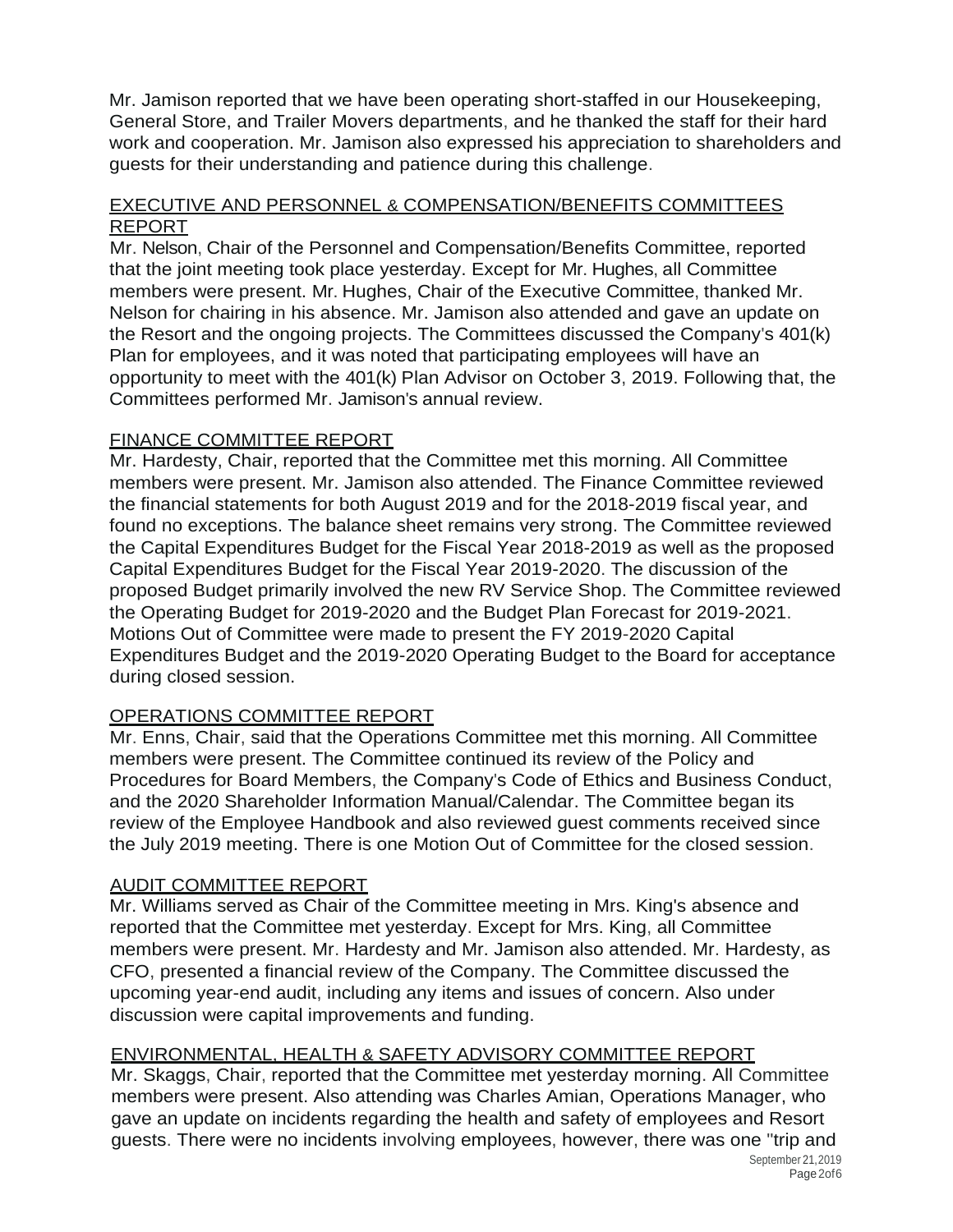fall" incident involving a guest. The Committee interviewed Maintenance Lead Nancy Ulrich, who has taken over Scott Cooper's duties while he is onmedical leave. Mr. Amian provided an update on the proposed portable speed limit sign. The Committee toured the Reservations/Accounting Office, the Corporate Office, and the Maintenance Yard. The List of Advisories was reviewed and updated.

## **NOMINATING** COMMITTEE REPORT

Mr. Hearne, Chair, reported that the Committee met yesterday afternoon. Except for Karen King, all Committee members were present. The Committee interviewed one returning candidate for Board membership. Following that, the Committee discussed Board membership and performance. The Committee drafted a new follow-up letter for recipients of the Board Application Packet in order to track interest in Board membership. The Committee reviewed its Corporate Chronicle solicitation for Board membership and made no recommendations for changes. A new Board application was received and reviewed, and the Committee will follow up with the candidate.

### SHAREHOLDERS' **COMMENTS**

Douglas Eudaly said that this is his first visit back to the Resort since November 2016. His comments focused on the three share limit and the Certificate of Family Form. He believes the Board acted legally and within its jurisdiction to limit the number of shares that can be owned by any one shareholder. He also reasoned that because the Certificate of Family Form is not on the back of the share, it is not a right but a privilege granted by the Board. He understands that the Board's objective with the share limit and the Certificate of Family Form is to balance the number of shareholders and guests at the Resort and to keep shareholders from bending the rules to their advantage. However, he also believes that the Board should review its decision since it is aware that some shareholders are upset about the policy.

Christina Bridges' mother is a shareholder, and Ms. Bridges has POA over her mother's affairs. Ms. Bridges, who is in the process of transferring her mother's share into a Trust, is concerned about the requirement to provide an original certified Durable Power of Attorney dated within 60 days of the date of a share transfer request. She said that this requirement is nearly impossible, particularly when dealing with someone who is incapacitated. She researched both CA and AZ statutes and found that Durable Powers of Attorney do not expire until death, unless there is a termination date. The Corporate Office had recommended that she ask her attorney to provide a letter stating that the POA is valid, which she did at a cost of \$200 to her mother's estate. The Medallion stamp requirement for a share transfer guarantees Ms. Bridges' signature as the person who has the legal right to transfer the share into her mother's Trust and seems to contradict the 60-day requirement. She asked the Board to review the share transfer requirements, since many shareholders may eventually assign POA to family members and face a similar predicament.

Mary Moffat reported that at around 7:00AM on September 6, 2019, she was exiting the south gate of the Resort on her morning walk and saw three tents and four motorcycles at Site # 134. She asked if the policy concerning the use of tentshad changed. Mr. Jamison confirmed that the policy concerning the use of tents has not changed and thanked Ms. Moffat for making us aware ofthe incident.

Randy Moffat remarked that the 2020 Shareholder Information Manual Shareholder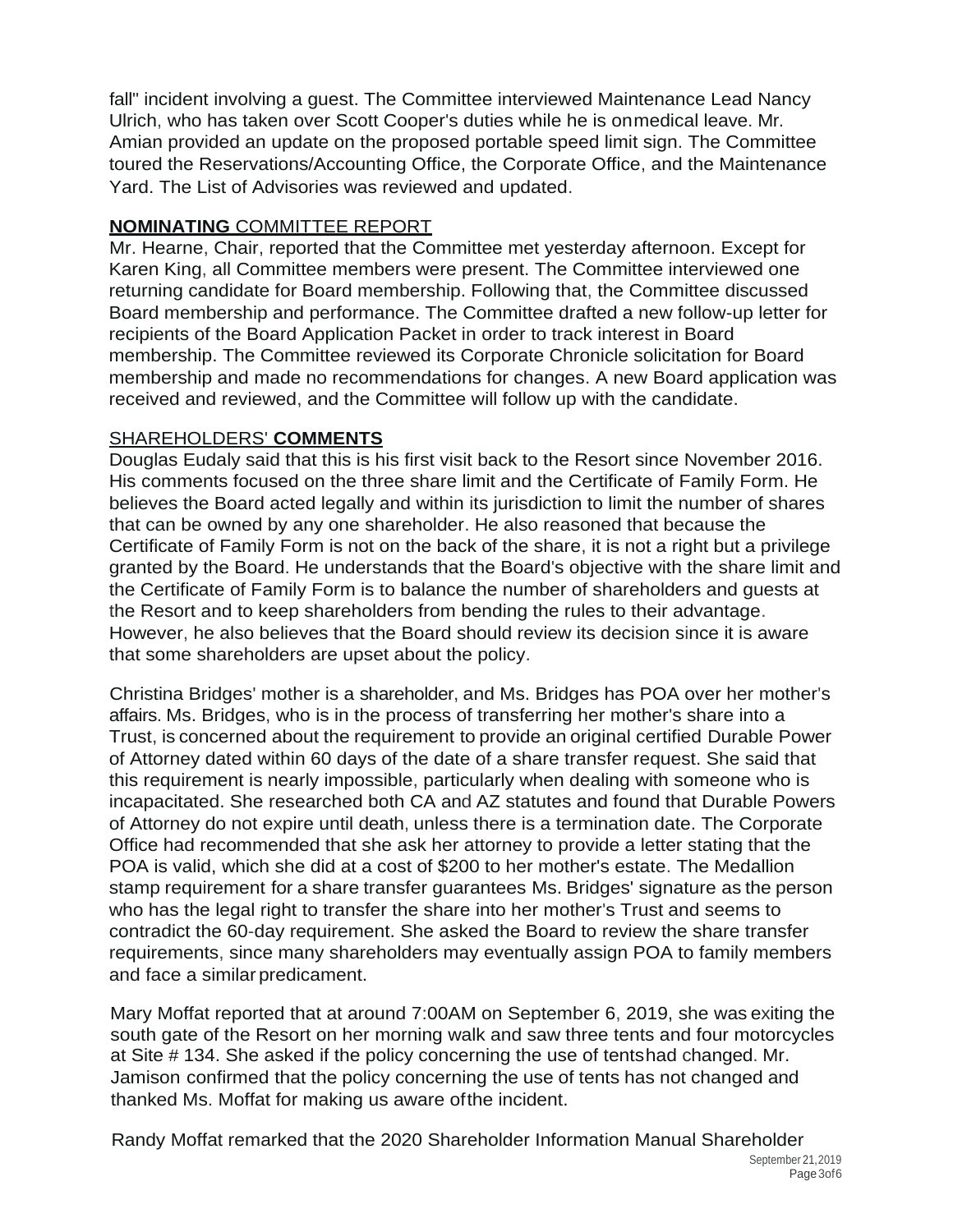Calendar is missing the dates of August 30 and 31. Mr. Jamison confirmed that this was an oversight in publication but that it has been corrected on our website.

Una Halford said that she has a rare Indian artifact at her campsite# 135 for viewing for the next few hours. It is on its way to a local museum. Mr. Jamison pointed out that for those unfamiliar with Ms. Halford's background, she and her husband, Kenneth, discovered Chumash caves with authentic artifacts over 50 years ago. She has displayed these artifacts for the general public in her own museum since then, and also has donated many pieces to the Santa Barbara Museum of Natural History.

Mr. Jamison announced that after 28 years, Terri Braun in the Corporate Office is retiring. He introduced Jill Haney, who is taking over Ms. Braun's position.

Mr. Hughes recessed the meeting at 10:40AM, asking the shareholders to leave the meeting room. He reconvened the meeting in Closed Session at 10:50AM.

### OLD BUSINESS

Mr. Hughes asked Mr. Hardesty to address the Finance Committee's two Motions Out of Committee.

### APPROVE OPERATNG BUDGET FOR FISCAL YEAR 2019/2020

Mr. Jamison clarified a few of the expenditures on the Operating Budget. Small adjustments were included in the Budget: the cost to replace awnings; road sealing costs; a 10% increase in PG&E costs; the phasing in of the new RV Shop staff; and exterior paint costs. In addition, Labor costs (benefits and wages) preemptively reflect the CA mandated minimum wage increase for some entry level positions; include currently vacant positions at the General Store and Trailer Moving departments; and show the increase in some positions from part-time to full-time.

Mr. Roberts asked where the cell tower rental costs were allocated in the Budget. Mr. Jamison said that these costs are in Storage and Spotting Profit Center Plan, under Lot Rent.

The Finance Committee recommended, Mr. Hearnes moved, and the Board unanimously adopted the following resolution:

### RESOLUTION 1235/1217

Resolved to adopt the Operating Budget for Fiscal Year 2019/2020.

### APPROVE CAPITAL EXPENDITURES BUDGET FOR FISCAL YEAR 2019/2020

Mr. Jamison clarified a few of the expenditures on the Capital Expenditures Budget. The largest expense was the new RV Shop. Delay of the Public Improvement permit, the work for which represents the largest expenses, required rolling costs that the Board had previously approved into the next fiscal year. The tow truck expense is the cost of leasing a new truck. The lift and surveillance cameras are for the new RV Shop. The street sweeper needs to be replaced due to age. In addition, revenue for the RV Shop was increased due to an expected increase in billable hours. We anticipate bringing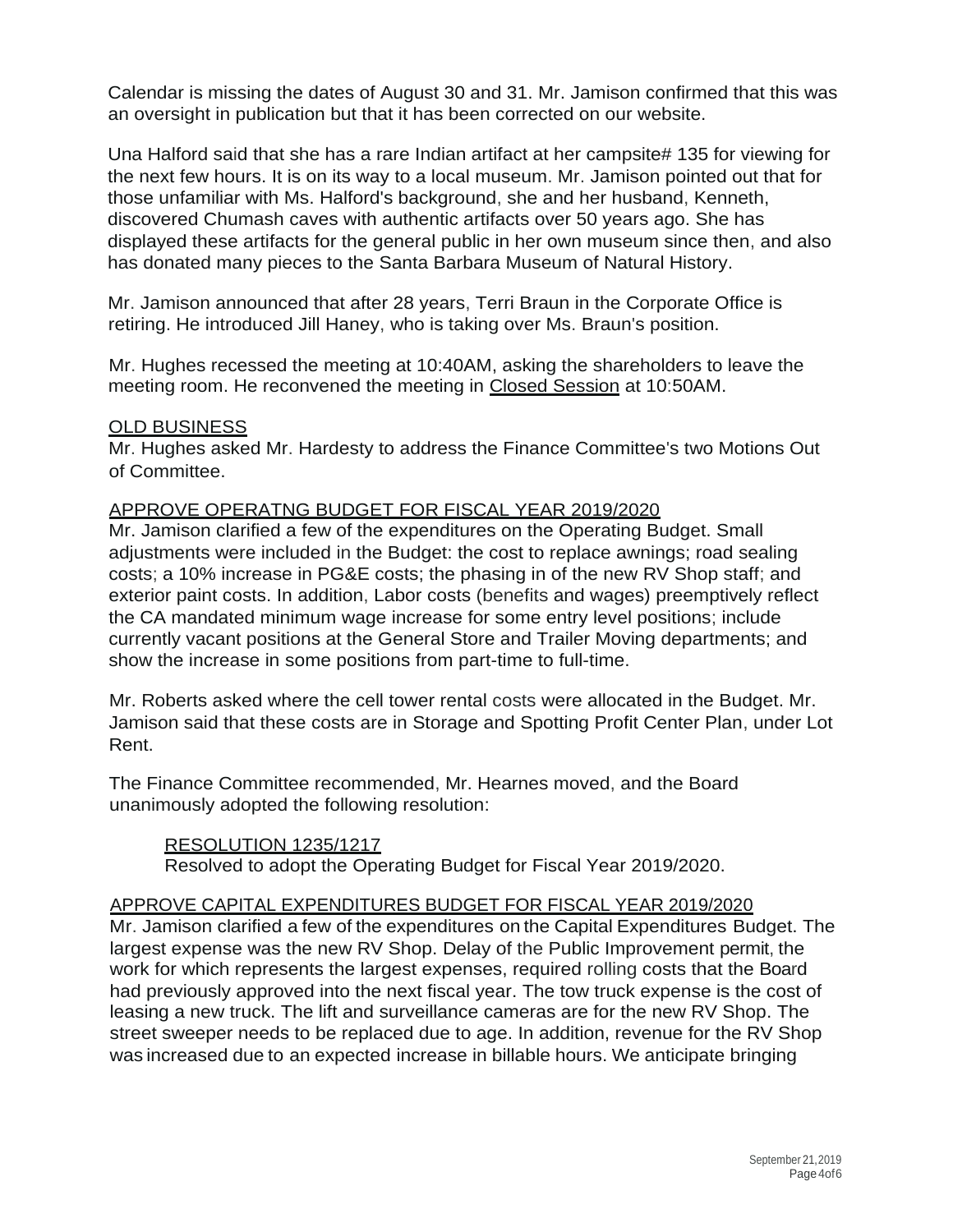new crew members on board in November, March, and June. When staff increases to the point that a new truck is necessary, Mr. Jamison will present a request for a new RV Service truck to the Board. A floating bridge was not included in the proposed budget.

Mr. Nunlist asked what amount the company will have spent when the new RV Shop is completed. Mr. Jamison stated that the cost will be approximately \$1.5-1.6 million, not including the cost of the land.

The Finance Committee recommended, Mr. Williams moved, and the Board unanimously adopted the following resolution:

### RESOLUTION 1236/1229

Resolved to adopt the Capital Expenditures Budget, which shall not exceed \$650,000.00, for Fiscal Year 2019/2020.

### APPROVE CHANGES TO THE 2020 SHAREHOLDERS' INFORMATION MANUAL

The Operations Committee presented its Motion Out of Committee for the Board's approval to change the sentence, "All pets are to be kept inside at night and are never to be left unattended," to "No pets are to be left outside unattended. All pets are to be kept inside at night," in the 2020 Shareholder Information Manual. A vote was taken, and the motion carried unanimously.

### CHECK DISBURSEMENT

Mr. Hughes reported that, due to time constraints, he electronically signed four checks to expedite delivery of funds. As required by a resolution, a report must be made to the Board. He reviewed the checks that he had signed electronically as: \$19,187 to the Oceano Community Services District; \$18,704 to Blue Shield of California; \$16,926 to Blue Shield of California; and \$17,820 to DA Craghead Construction.

### NEW BUSINESS

# STOCK REPORT

Mr. Pappi reported that he and Mr. Jamison, Assistant Corporate Secretary, had been in communication regarding the stock transfers shown on the Stock Transfers List dated September 21, 2019, and these transfers have met the criteria for changing ownership and have been approved for transfer.

### ANNUAL MEETINGPREPARATION

Mr. Hughes reminded everyone to complete and return the provided Annual Meeting preparation forms.

Mr. Skaggs asked for an update on the proposed new Clubhouse with three floors. Mr. Jamison said that he had met with Pismo Beach officials and they are in the process of updating their general plan. They assured him that their update would allow us to build three floors, however, their plan will not be completed until the middle of 2020. The Coastal Commission 's input will still be required.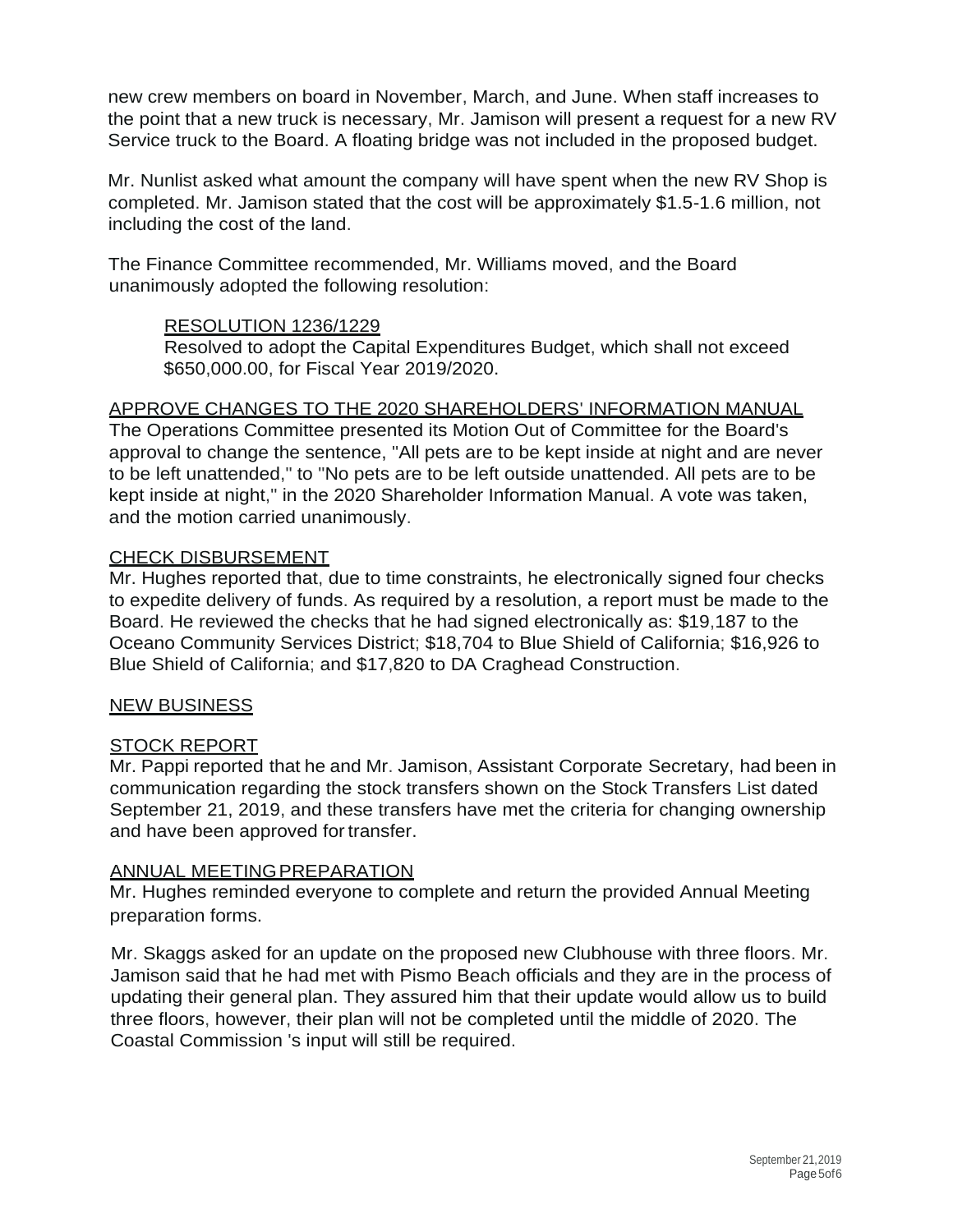Mr. Hughes reminded everyone that the next meeting is November 9, 2019. At the end of the meeting, the Board will hold its Round Table so Directors may discuss their current and/or alternative Committee and Chair assignments.

There being no further business, the meeting was adjourned at 11:22AM.

The above minutes of the September 21, 2019, Board of Directors' Meeting are correct and accepted as presented.

*Isl* George Pappi, Jr. George Pappi, Jr., V. P. - Secretary